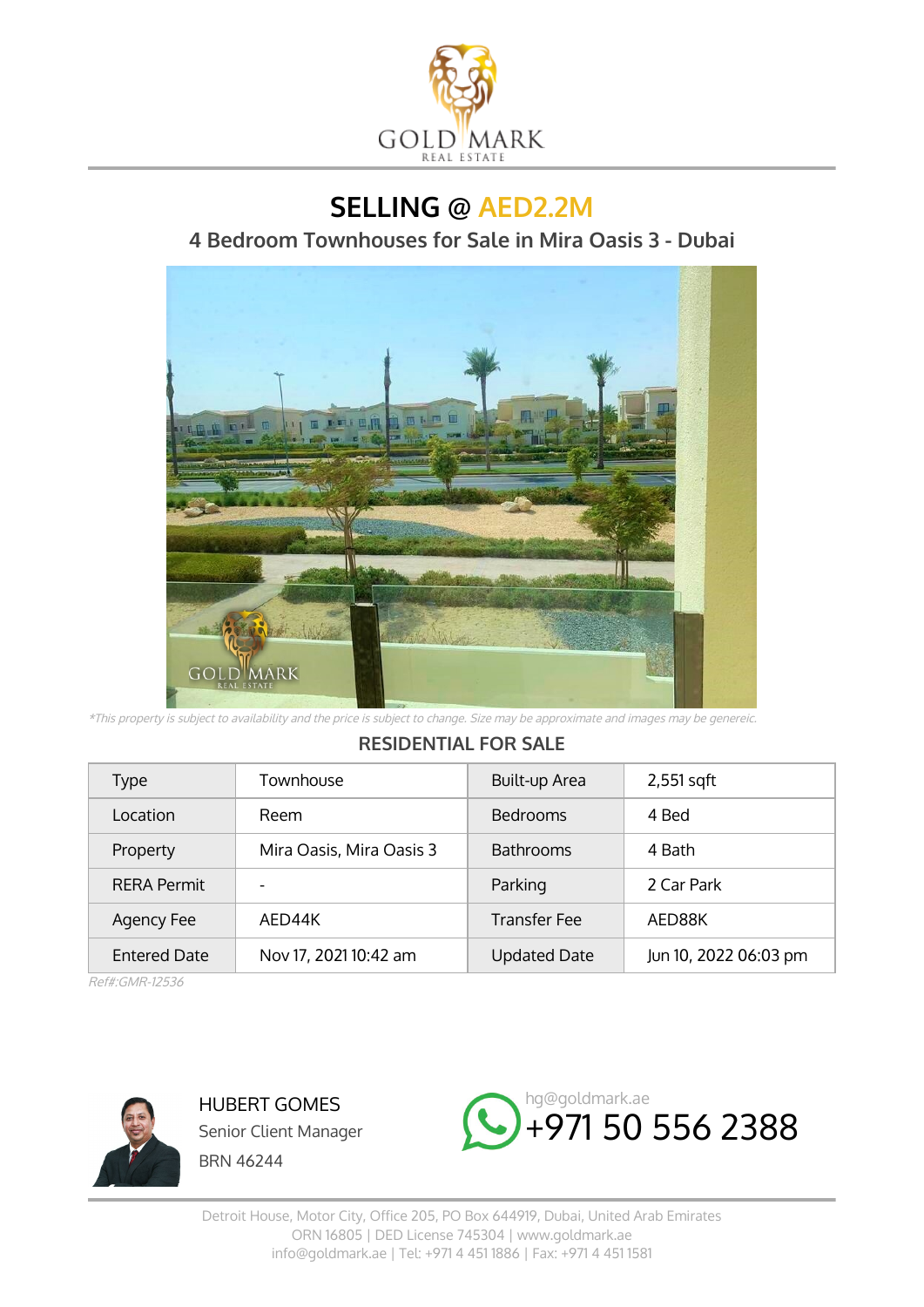

**Gold Mark Real Estate** is happy to offer this **4 bedroom** Type G middle **townhouse for sale** in **Mira Oasis 3**. The property is Vacant on transfer.

- Type G
- Bedrooms: 4 + Maid's Room
- Bathrooms: 4
- Parking Spaces: 2
- Landscaped Garden
- -Opposite Pool and Park
- Tenanted currently
- Build up area : 2,551 sqft
- Plot size : 2312.84 sqft
- -Easy entrance and exit

FACILITIES and AMENITIES:

- Supermarket.
- Basketball Court
- Swimming Pool

-Gym

- -Football ground
- -Community center
- Cafes and Restaurants
- Jogging and Bicycle Paths

Mira Oasis in Reem is a blueprint for the urban family community, comprising beautifully designed cluster townhouses and terrace houses. Contemporary 21st century living at its best, Reem breaks new ground with a host of avant retail, recreation and leisure offerings on your doorstep. Mira Oasis in Reem is a family community by Emaar, spacious balcony, modern fittings and fixtures, ideal for those seeking a relaxed environment away from the bustle of the city. Comprising beautifully designed cluster townhouses and terrace houses. **Mira Oasis townhouse** offers ample privacy and assures a relaxed lifestyle ambiance.

For more details, please contact our Property Consultant, Hubert on hg@goldmark.ae | Mobile : +971 50 556 2388

With over 30 years of experience, Gold Mark is a leading real estate company that assists thousands



HUBERT GOMES Senior Client Manager BRN 46244

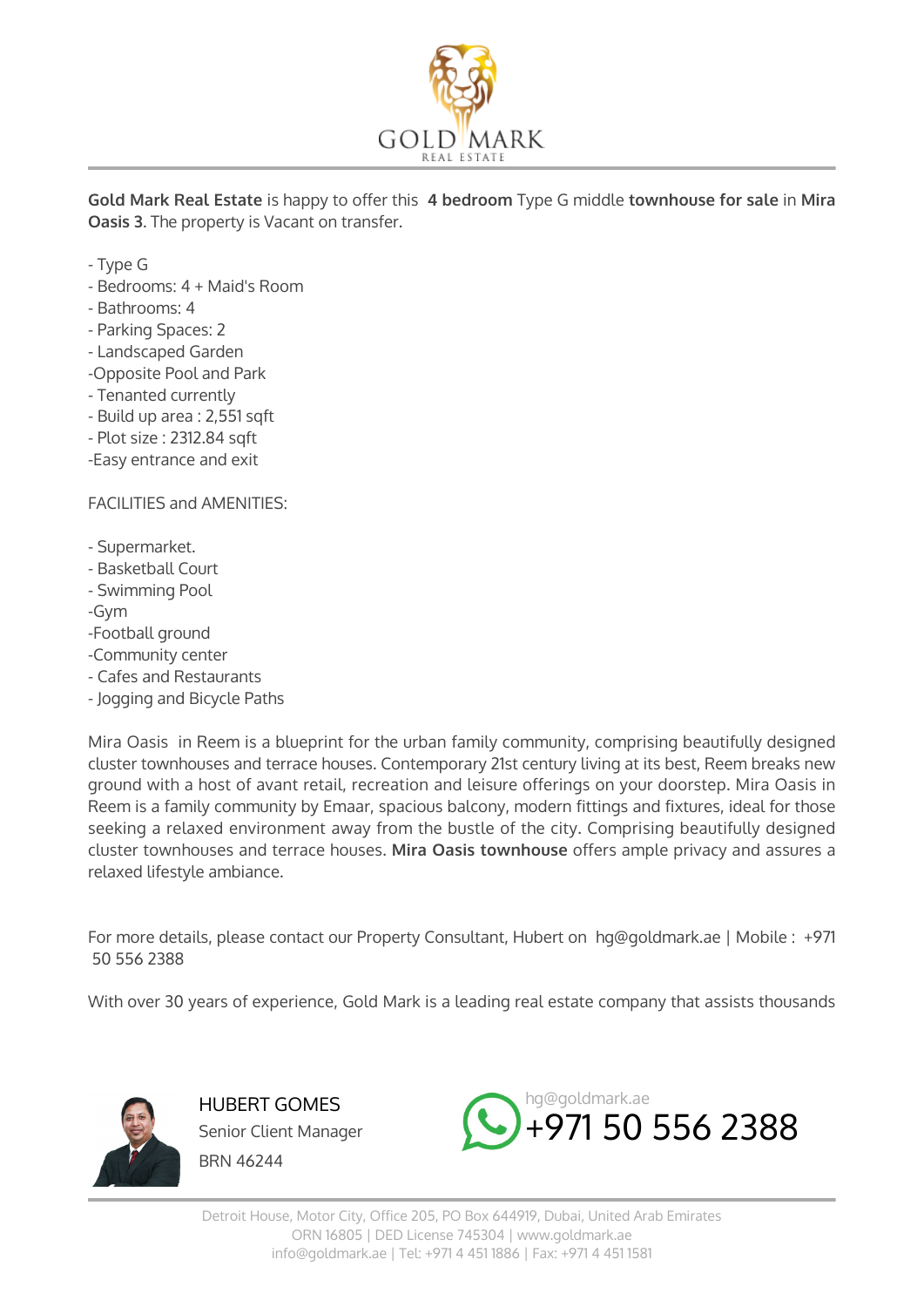

of clients in searching and securing properties in all areas of Dubai.



HUBERT GOMES Senior Client Manager BRN 46244



Detroit House, Motor City, Office 205, PO Box 644919, Dubai, United Arab Emirates ORN 16805 | DED License 745304 | www.goldmark.ae info@goldmark.ae | Tel: +971 4 451 1886 | Fax: +971 4 451 1581